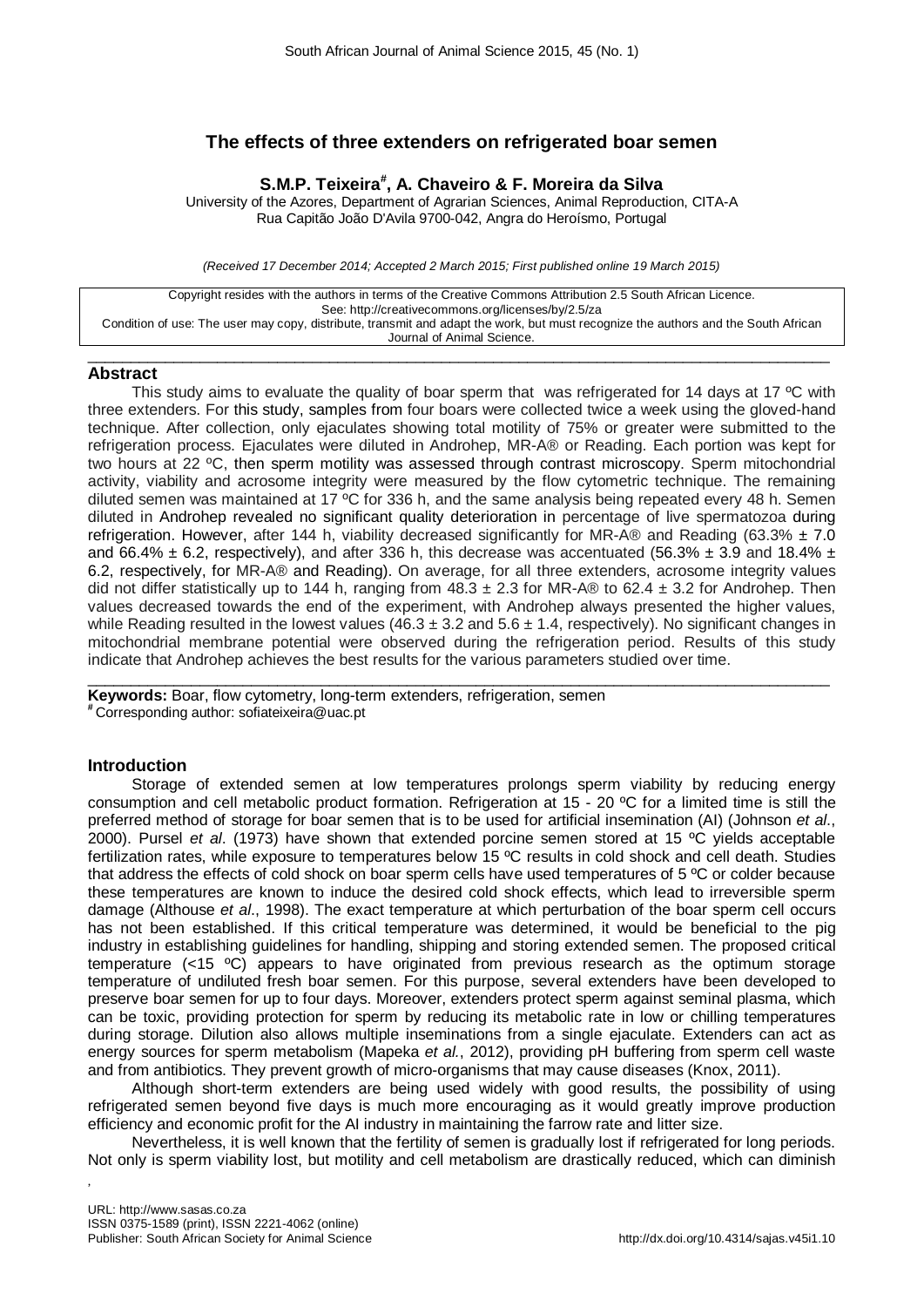the fertilizing rate, as only spermatozoa with intact plasma membranes, acrosomes and sufficient cell metabolism are able to fertilize an oocyte *in vivo* (Yanagimachi, 1994). Several studies have shown the influence of various extenders on boar sperm survival (Vyt *et al*., 2004), especially quality (Huo *et al*., 2002; Waterhouse *et al*., 2004; Ambrogi *et al*., 2006), for short periods. The aims of the present study were to investigate the influence of three commercial extenders, namely Androhep, MR-A® and Reading, during the holding time, on boar semen quality stored at 17 °C for up to 14 days. Sperm quality was evaluated through examining viability, mitochondrial membrane potential and acrosome integrity using flow cytometric methodology.

# **Materials and Methods**

In the present study, the effects were studied of three long-term extenders on the viability, mitochondrial potential and acrosome integrity of boar sperm that was refrigerated at 17 ºC for 14 days (336 h). Evaluation was performed eight times at different time intervals (0, 24, 96, 144, 192, 240, 288 and 336 h). Unless otherwise noted, all reagents were purchased from Sigma Chemical (St. Louis, Mo). Use and care of the boars in this study were approved by the Ethics Committee of the authors' institution, and the experimental procedures were sanctioned by this committee. Care was taken to minimize the number of animals.

Sperm-rich ejaculate fractions of four healthy and sexually mature animals (Serviços de Desenvolvimento Agrário, Terceira, Portugal) were collected using the gloved-hand method and evaluated for conventional semen characteristics. Eight ejaculates containing more than 75% motile sperm (evaluated by contrast-phase microscopy) was selected. After evaluation, semen was placed in flasks, set in isolated containers at 37 ºC, transported to the laboratory, and processed 10 minutes after collection. On arrival, sperm concentration was evaluated using the Neubauer chamber. The semen was split into three portions and each one was diluted to a final concentration of 40 x  $10^6$  sperm/mL in three long-term extenders, MR-A® (Kubus, S.A., Madrid, Spain), Androhep and Reading. Androhep and Reading were prepared according to Gadea (2003).

For each extender, the sperm was conserved for two hours at 22 °C, and then at 17 °C. Aliquots of 5 mL were withdrawn, and parameters of sperm cells activity, namely viability, acrosomal status and mitochondrial membrane potential, were assessed at 0, 24, 96, 144, 192, 240, 288 and 336 h, corresponding to T0; T1; T2 T3; T4; T5; T6 and T7, respectively. A FACSCalibur flow cytometer (Becton Dickinson, San Jose, Calif) was used after excitation at 469 nm and emission of green fluorescence at 541 nm through a 15-mW argon ion laser, at a rate of 500 - 1000 cells/s, using FACSflow as sheath fluid. Data were then analysed using CellQuest software (Becton Dickinson). Mean fluorescence intensity of the analysed sperm cells (n = 10 000) was determined after gating the cell population by forward and side light scatter signals.

For viability tests, sperm was assessed using SYBR-14 (Molecular Probes, Eugene, Oreg, USA) and propidium iodide (PI). A staining solution was prepared by adding *5* µL of a 2 mM solution of PI (in water) and 2 µL of a 100 mM solution of SYBR-14 (in anhydrous DMSO) to 2 mL of phosphate buffered saline (PBS). Just prior to measurement, 495 µL of a staining solution was added to 5 µL of semen and incubated for 15 minutes at room temperature in the dark, then analysed by flow cytometry.

Evaluation of acrosome integrity was performed by staining sperm with PI and pisum sativum agglutinin conjugated to fluorescein isothiocinate (FITC-PSA), as described by Franco *et al.* (2013). The semen was diluted in PBS to 1x106 sperm/mL in a final volume of 2 mL. Then, 296 µL of this dilution was withdrawn and placed in a cytometric tube, preheated to 37 °C, stained with 6 µL of PI (0.5 g/mL) and 20 µL of FITC-PSA (100 mg/mL), then incubated for 10 minutes at 37 ºC. Immediately before analysing, 300 µL of PBS was added and samples measured by flow cytometry. Sperm was then allocated to one of four groups based on their FITC-PSA and PI staining patterns: i) FICT-PSA negative and PI negative, acrosome intact live (AIL); ii) FICT-PSA negative and PI positive, acrosome intact dead (AID); iii) FICT-PSA positive and PI negative, acrosome reacted/damaged live (ARL); and iv) FICT-PSA positive and PI positive, acrosome damaged dead (ARD).

To identify mitochondria with low and high membrane potential, lipophilic cationic compound JC-1 (5,50,6,60-tetrachloro-1,10,3,30 tetraethylbenzimidazolyl carbocyanine iodine) was used according to Franco et al. (2013). After diluting the semen in PBS (1x10<sup>6</sup> sperm/mL in a volume of 2.0 mL) 288 µL was withdrawn and placed in a cytometry tube preheated to 37 °C. Samples were stained with 12 µL of JC-1 (153 mM, T-3168; Molecular Probes Inc., Eugene, Oreg) and incubated for 10 min at 37 ºC. Then sperm was diluted  $(0.5x10^6$  sperm/mL) by adding 300  $\mu$ L of PBS and analysed by flow cytometry.

For statistical analysis, results obtained for each boar were compared among extenders and times (T0, T1, T2, T3, T4, T5, T6 and T7) before being analysed by one-way ANOVA and expressed as means  $\pm$ SEM. Data expressed as percentages were normalized through arc sine transformation. Then the data were submitted to homogeneity testing, followed by variance analysis (one-way ANOVA) with post hoc least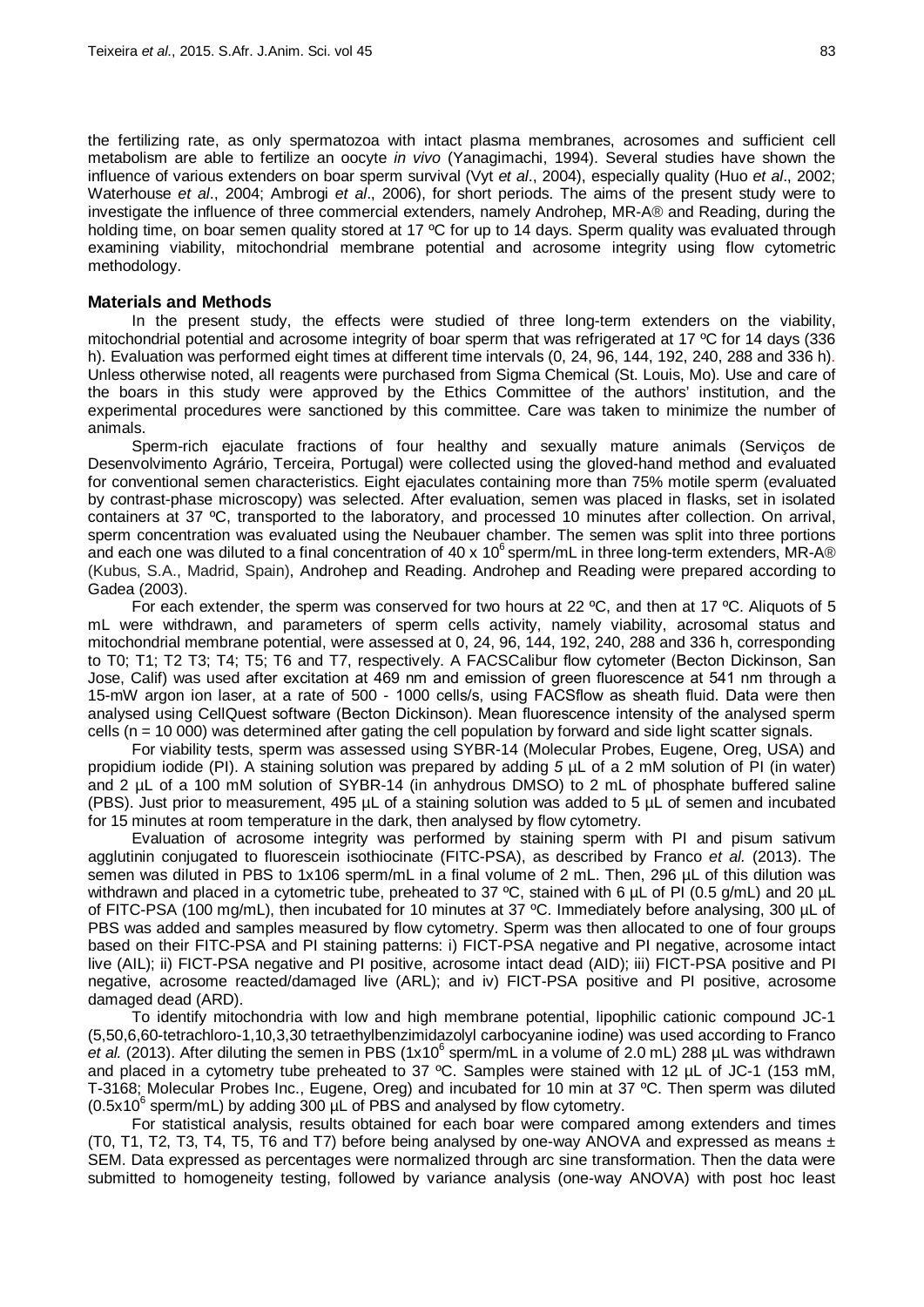significant difference test by IBM SPSS version 20 Statistics Program software (SPSS Inc. Chicago, II). For all analyses, a *P* value of <0.05 was considered statistically different.

#### **Results and Discussion**

In the present study, the effects of three long-term extenders on boar sperm viability, mitochondrial membrane potential and acrosome integrity were challenged against refrigeration at 17 ºC for 336 h. Evaluation was performed eight times at various time intervals (0, 24, 96, 144, 192, 240, 288 and 336 h).

Changes in the percentage of total motile spermatozoa throughout the 14 days of refrigeration in each extender are presented in Table 1. At T0, T1 and T2 no statistical differences were observed among extenders. For the remainder of the study, the sperm motility for the three extenders differed statistically (*P* <0.05), and the highest values were observed for Androhep.

|       | <b>Table 1</b> Percentage of sperm motility (mean $\pm$ SE) of boar semen with three extenders at eight incubation |  |  |  |  |  |
|-------|--------------------------------------------------------------------------------------------------------------------|--|--|--|--|--|
| times |                                                                                                                    |  |  |  |  |  |

| <b>Storage</b> | <b>Semen Extenders</b> |                        |                        |  |  |  |
|----------------|------------------------|------------------------|------------------------|--|--|--|
| Period         | <b>MR-A®</b>           | Androhep               | Reading                |  |  |  |
| T <sub>0</sub> | $79.3^{a,A} \pm 2.26$  | $90.2^{ab,A} \pm 0.87$ | $86.3^{a,A}$ ±1.05     |  |  |  |
| T <sub>1</sub> | $77.5^{a,AB} \pm 2.26$ | $82.3^{a,AB} \pm 2.01$ | $78.8^{a,AB} \pm 2.15$ |  |  |  |
| T <sub>2</sub> | $74.8^{a,BC} \pm 1.85$ | $75.3^{a,BC} \pm 1.86$ | $71.2^{a,B} \pm 1.42$  |  |  |  |
| T <sub>3</sub> | $70.7^{a,C} \pm 0.80$  | $71.3^{a,BCD}$ ±1.26   | $62.8^{b,C}$ ± 1.11    |  |  |  |
| T <sub>4</sub> | $65.2^{a,D} \pm 0.79$  | $67.7^{a,CD} \pm 1.09$ | $54.7^{b,C} \pm 0.56$  |  |  |  |
| T <sub>5</sub> | $60.5^{a,DE} \pm 1.12$ | $66.3^{b,CD}$ ± 1.26   | $40.2^{c,D}$ ± 1.01    |  |  |  |
| T <sub>6</sub> | $55.3^{a,E} \pm 1.26$  | $64.2^{b,D} \pm 1.42$  | $36.2^{c,D} \pm 1.08$  |  |  |  |
| T7             | $42.8^{a,F} \pm 1.49$  | $50.3^{b,E} \pm 1.99$  | $17.3^{c,E} \pm 0.88$  |  |  |  |

T0 = 0 h, T1 = 24 h, T2 = 96 h, etc.<br>a,b,c Different superscripts within the same row indicate significant differences,  $P$  <0.05.<br>A,B,C,D Different superscripts within the same column indicate significant differences,  $P$ 

| <b>Storage</b> | <b>Semen Extenders</b> |                        |                        |  |  |  |  |
|----------------|------------------------|------------------------|------------------------|--|--|--|--|
| <b>Period</b>  | <b>MR-A®</b>           | Androhep               | Reading                |  |  |  |  |
| T0             | $78.5^{a,AB} \pm 1.93$ | $79.7^{a,AB} \pm 2.91$ | $79.7^{a,AB} \pm 2.67$ |  |  |  |  |
| T <sub>1</sub> | $83.0^{a,A} \pm 2.46$  | $86.4^{a,A} \pm 2.11$  | $84.6^{a,A} \pm 2.19$  |  |  |  |  |
| T <sub>2</sub> | $84.3^{a,A} \pm 3.85$  | $87.3^{a,A} \pm 2.72$  | $85.6^{a,A} \pm 3.39$  |  |  |  |  |
| T <sub>3</sub> | $63.3^{a,A} \pm 7.03$  | $73.6^{a,AB} \pm 4.65$ | $66.4^{a,B} \pm 6.17$  |  |  |  |  |
| T <sub>4</sub> | $49.7^{a,BC} \pm 7.44$ | $71.8^{b,B} \pm 3.62$  | $37.3^{a,C}$ ± 7.94    |  |  |  |  |
| T <sub>5</sub> | $47.3^{a,C} \pm 5.60$  | $72.8^{b,B} \pm 2.74$  | $37.3^{a,C}$ ± 7.30    |  |  |  |  |
| T <sub>6</sub> | $50.9^{a,C}$ ± 6.23    | $73.3^{b,B} \pm 1.74$  | $28.9^{c,CD}$ ± 7.42   |  |  |  |  |
| T7             | $56.3^{a,C} \pm 3.91$  | $73.6^{b,B} \pm 3.34$  | $18.4^{c,D}$ ± 6.21    |  |  |  |  |

**Table 2** Percentage live sperm (mean ± SE) of boar semen with three extenders at eight incubation times determined by SYBr-14/PI staining

 $\overline{TO} = 0$  h,  $\overline{TO} = 24$  h,  $\overline{TO} = 96$  h, etc.<br>  $a,b,c$  Different superscripts within the same row indicate significant differences,  $P < 0.05$ .

A,B,C,D Different superscripts within the same column indicate significant differences, *P* <0.05.

Results of sperm viability are shown in Table 2. From T0 to T3, no statistical differences were observed among extenders (*P* >0.05). However, from T4 to T7, sperm viability diluted with Androhep was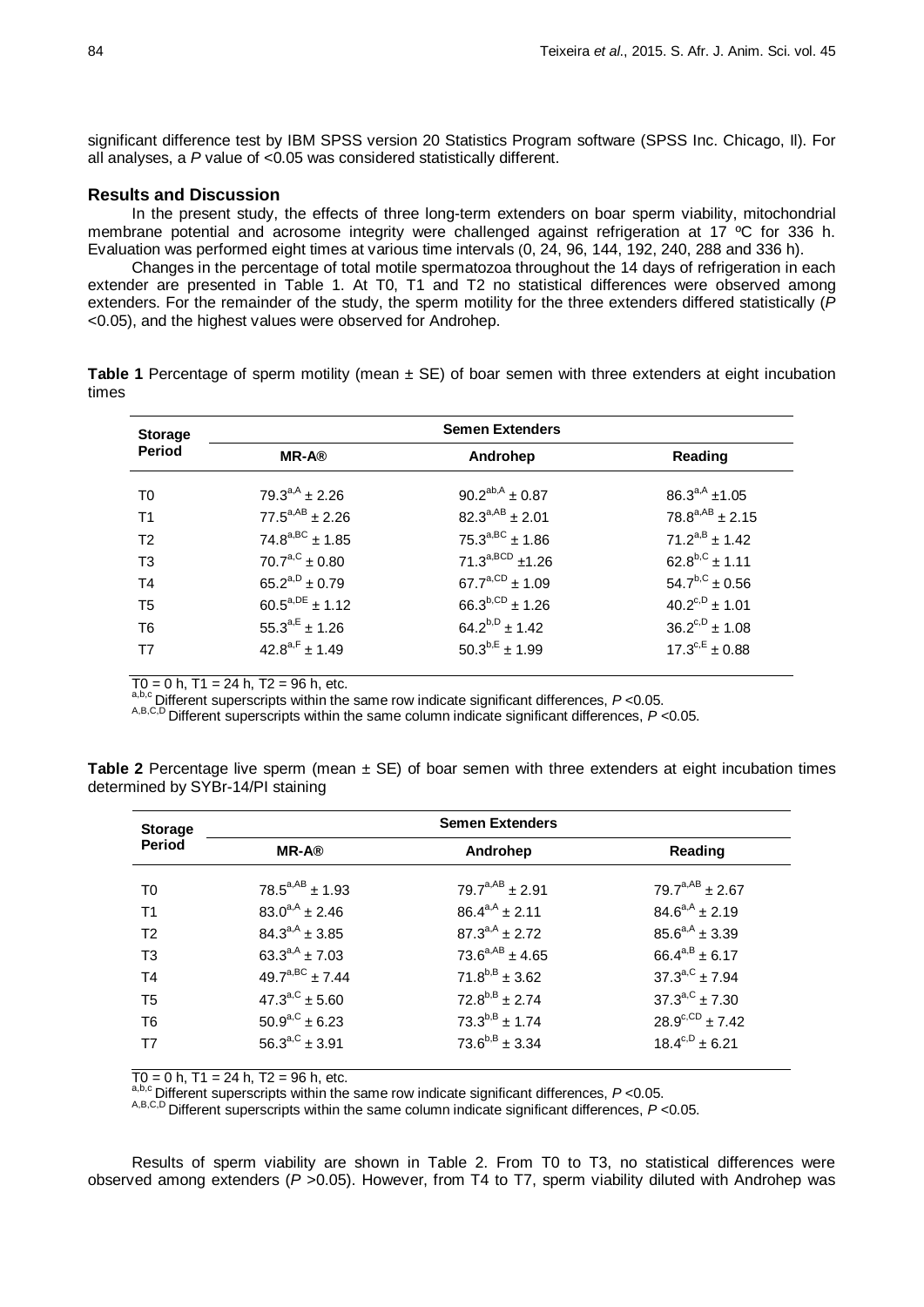statistically higher (*P* <0.05) when compared with the other two extenders. For mitochondrial membrane potential, the results obtained with Androhep were higher than those obtained from the other two extenders (Table 3).

**Table 3** Percentage of sperm with high mitochondrial membrane potential (hMMP) (mean ± SE) of boar semen with three extenders at eight incubation times determined by JC-1 staining

| <b>Semen Extenders</b>      |                         |                           |  |  |  |
|-----------------------------|-------------------------|---------------------------|--|--|--|
| <b>MR-A®</b>                | Androhep                | Reading                   |  |  |  |
| $52.5^{ab,A} \pm 4.27$      | $59.9^{a,A} \pm 3.06$   | $44.5^{b,A} \pm 2.73$     |  |  |  |
| 53.4 <sup>a,BC</sup> ± 5.07 | $54.6^{b,AB} \pm 4.98$  | $41.3^{ab,AB} \pm 2.13$   |  |  |  |
| $48.1^{a,A} \pm 4.03$       | $49.8^{a,ABC} \pm 3.74$ | $34.6^{a,ABC}$ ± 6.16     |  |  |  |
| $48.5^{a,AB} \pm 2.58$      | $46.0^{a,CDE} \pm 4.17$ | $33.6^{a,ABC}$ ± 4.57     |  |  |  |
| $42.4^{a,BC} \pm 4.79$      | $38.7^{a,BCD} \pm 6.30$ | $33.0^{a, ABCD} \pm 5.98$ |  |  |  |
| $31.3^{a,C} \pm 5.02$       | $34.5^{a,DEF} \pm 3.15$ | $29.4^{a,BCD} \pm 4.89$   |  |  |  |
| $30.8^{a,C} \pm 4.18$       | $34.3^{a,EF} \pm 2.91$  | $26.3^{a,CD}$ ± 4.06      |  |  |  |
| $21.6^{a,C} \pm 3.03$       | $32.7^{a,F} \pm 2.58$   | $17.0^{a,D} \pm 4.58$     |  |  |  |
|                             |                         |                           |  |  |  |

 $T0 = 0$  h,  $T1 = 24$  h,  $T2 = 96$  h, etc.<br>a,b,c Different superscripts within the same row indicate significant differences,  $P < 0.05$ .<br>A,B,C,D Different superscripts within the same column indicate significant differences,

For viable sperm with Intact acrosome (AIL) (Table 4), despite values obtained for Androhep extender from T0 to T7 were always higher than those observed for the other two extenders, only from T4 were values significantly higher ( $P < 0.05$ ).

**Table 4** Percentage of sperm acrosome integrity (mean  $\pm$  SE), acrosome intact and live cells after eight incubation times, in boar semen with three extenders

| <b>Storage</b> | <b>Semen Extenders</b>       |                        |                              |  |  |  |  |
|----------------|------------------------------|------------------------|------------------------------|--|--|--|--|
| Period         | <b>MR-A®</b>                 | Androhep               | Reading                      |  |  |  |  |
| T <sub>0</sub> | $57.2^{a,A} \pm 0.87$        | $62.4^{b,A} \pm 2.42$  | $60.0^{ab,A} \pm 1.59$       |  |  |  |  |
| T <sub>1</sub> | $55.3^{a,AB} \pm 2.18$       | $63.2^{b,A} \pm 2.06$  | 61.0 $^{ab,A}$ ± 1.69        |  |  |  |  |
| T <sub>2</sub> | $57.4^{a,A} \pm 3.44$        | $63.8^{a,A} \pm 3.35$  | $59.4^{a,A} \pm 3.21$        |  |  |  |  |
| T <sub>3</sub> | $48.3^{a,ABC}$ ± 2.34        | $62.4^{b,A} \pm 3.23$  | 55.1 <sup>ab,A</sup> ± 5.80  |  |  |  |  |
| T <sub>4</sub> | $46.5^{a,BC} \pm 4.65$       | $56.9^{a,A} \pm 3.31$  | $33.2^{b,B} \pm 5.36$        |  |  |  |  |
| T <sub>5</sub> | $45.4^{\text{a,C}} \pm 2.62$ | $59.7^{b,A}$ ± 1.85    | $28.3^{c,B} \pm 3.92$        |  |  |  |  |
| T <sub>6</sub> | $29.8^{a,D} \pm 3.84$        | $47.7^{b,B} \pm 5.34$  | $15.6^{\text{c,C}} \pm 4.61$ |  |  |  |  |
| T7             | $27.9^{a,D} \pm 3.69$        | $46.3^{b, B} \pm 3.24$ | $5.6^{\text{c,C}} \pm 1.36$  |  |  |  |  |

T0 = 0 h, T1 = 24 h, T2 = 96 h, etc.<br>a,b,c Different superscripts within the same column indicate significant differences, P <0.05.<br>A,B,C,D Different superscripts within the same row indicate significant differences, P <0

Numerous semen extenders are available for use by commercial pig producers. In the current study, the longevity of three extenders, MR-A®, Androhep and Reading, was evaluated regarding sperm viability, acrosome integrity and mitochondrial activity for 14 days refrigerated at 17 ºC. Although these extenders are used widely (Johnson *et al*., 2000), they revealed differences in maintaining sperm motility, viability, mitochondrial activity and acrosome intactness for an extended period (Kaeoket *et al*., 2011). Our study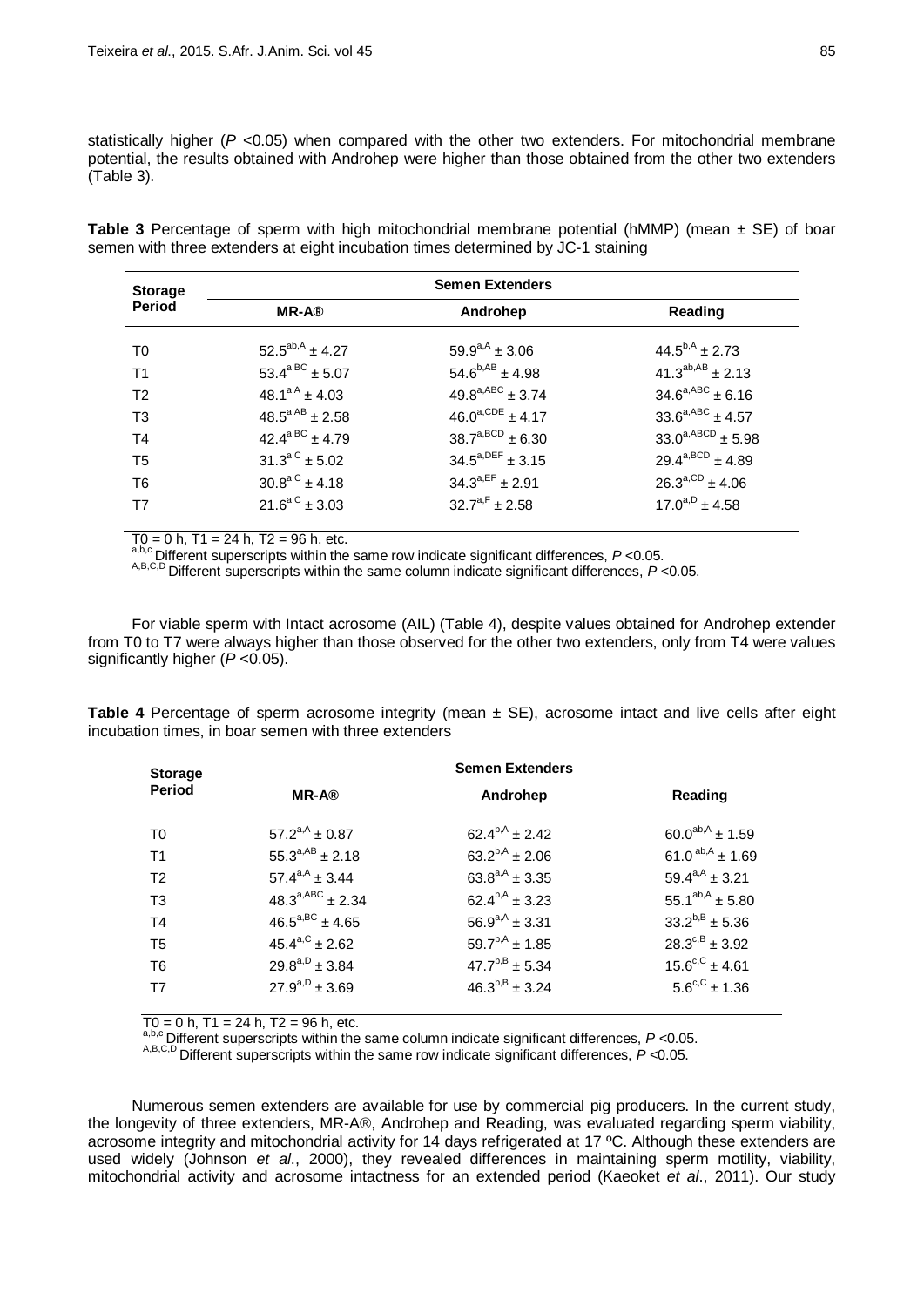demonstrated that semen quality gradually reduced during the 336 h of storage, a result that is in agreement with other investigations (Perez *et al*., 1991; Waberski *et al*., 1994). In our results, a significant decrease in sperm motility was observed after 144 h for all extenders, the highest values being recorded with Androhep and the lowest with Reading. The most likely reason is their different densities as, according to Anaya *et al.* (2014), the viscosity of the medium surrounding the spermatozoa influences its movement. Nevertheless, as the quantitative composition of these extenders is unknown for commercial reasons, only qualitative composition is done. Results for mitochondrial activity were similar among extenders, Androhep revealed higher values along the storage time. Weitze (1991) found that bovine serum albumin (BSA) in the Androhep extender could selectively bind to plasma membrane, surrounding the mid and principal piece of boar spermatozoa, neutralizing the metabolic by-products from spermatozoa and bacteria, and may have antiperoxidative activity (Alvarez & Storey, 1983). In the present study, over 70% of the sperm cells in the Androhep extender remained alive on the last day of storage. However, it has previously been suggested that semen extended with Androhep should be used for AI within three days for optimal fecundity in gilts (Kuster & Althouse, 1999).

In general, for all evaluations, lower values for all parameters were obtained when sperm was extended with Reading, perhaps because it is the only tris-based extender. In our conditions, based on research (Revell & Glossop, 1989), trehalose and potassium chloride were added to Reading, which stabilized the lipid bilayer and protected the sperm membrane from cold temperatures. This extender also contains ethylenediaminetetraacetic acid (EDTA), a chelator for divalent ions, this can limit  $Ca<sup>2+</sup>$  movement across the plasma membrane during dilution and cooling (Watson, 1990: Johnson *et al*., 2000), contributing to sperm fertility. MR-A® is known to protect the structure of the sperm's membrane after the dilution process, reducing oxidation and apoptosis, and having high effectiveness and durability during preservation. For the mitochondrial potential, although no statistical differences were observed, Androhep was the only extender to keep sperm qualities during the storage period. It is possible that differences became evident only after longer storage.

Acrosome reaction is related to sperm fertility and is essential in the process of fertilization. However, its early occurrence during long-term semen storage decreases the viability and fertility of the stored sperm (Lee & Park, 2015). The results from this trial indicated that the acrosome is more susceptible to damage during storage than the organelles, being the structural basis of motility. This presumption is in accordance with experiments performed by Buhr (1990), who stated that the decrease of membrane fluidity during storage is greater for head plasma membranes than for sperm body membranes. This is not surprising as storage of diluted semen to some extent may cause sperm capacitation, possibly followed by acrosome reaction (Vishwanath & Shannon, 1997). Therefore, the decrease in acrosome integrity might be because of acrosome reaction in addition to membrane damage (Larsson, 1985).

Despite an expected variability among ejaculates, the extender factor did not seem to affect sperm viability in the first 72 h in the present trial. Sperm viability surprisingly increased with storage time in samples extended with MR-A®, Androhep and Reading. This increase has no immediate biological behaviour, and perhaps can be attributed to an underestimation of the viability at T0. A recent study reported an unexpected increase in sperm viability after 72 h, but did not provide a proper explanation for the phenomenon (Boe-Hansen *et al*., 2005). All extenders are long term, so that preservation of the viability up to 96 h (and more) is expected. Because a decrease in viability was detectable only after 144 h, this adds value to this affirmation. In our study no differences in the percentage of dead spermatozoa between the extenders used were observed up to 96 h. After this period Androhep was the only extender that kept higher values of viability, in compliance with results published by Lipenský *et al*. (2013).

## **Conclusion**

Boar sperm motility, viability and acrosome integrity do not seem to be significantly affected by the kind of extender that is used up to 96 h of storage at 17 ºC. This is an interesting result, because in the AI industry semen is often preserved for short periods and rarely for more than 5 days (120 h). Our results indicate that Androhep is the most desirable choice for preserving seminal quality for long-term storage.

## **Acknowledgments**

The first author was supported by the Regional Fund of Science Grant BD M3.1.2/F/034/2011. Serviços de Desenvolvimento Agrário da Ilha Terceira, and particularly J. Armas, are fully acknowledged for helping in semen collection. CITA-A is also fully acknowledged.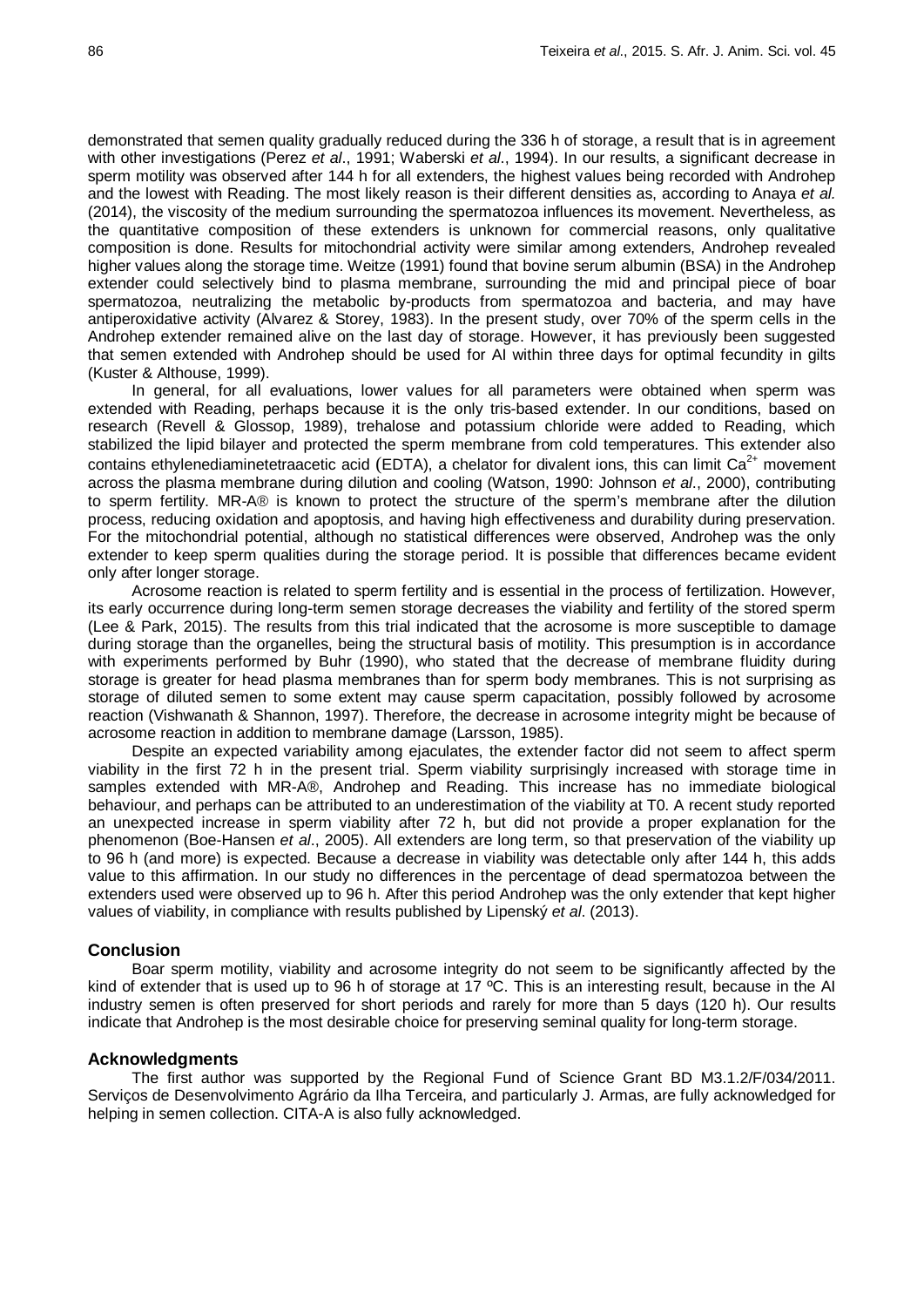## **References**

- Althouse, G.C., Wilson, M.E., Kuster, C. & Parsley, M., 1998. Characterization of lower temperature storage limitations of fresh-extended porcine semen. Theriogenology 50, 28-36.
- Alvarez, J.G. & Storey, B.T., 1983. Taurine, hypotaurine, epinephrine and albumin inhibit lipid peroxidation in rabbit spermatozoa and protect against loss of motility. Biol. Reprod. 29, 548-55.
- Ambrogi, M., Ballester, J., Saravia, F., Caballero, I., Johannisson, A., Wallgren, M., Andersson, M. & Rodriguez-Martinez, H., 2006. Effect of storage in short and long term commercial semen extenders on the motility, plasma membrane and chromatin integrity of boar spermatozoa. Int. J. Androl. 29, 543-552.
- Anaya, M.C.G., Barón, F.J., Guerrero, J.M., García-Marín, L.J. & Gil, J., 2014. Increasing extender viscosity improves the quality of cooled boar semen. J. Agric. Sci. 6, 3.
- Boe-Hansen, G.B., Ersboll, A.K., Greve, T. & Christensen, P., 2005. Increasing storage time of extended boar semen reduces sperm DNA integrity. Theriogenology 63, 2006-2019.
- Buhr, M.M., 1990. Preservation of boar sperm alters membrane molecular dynamics. Proc. 2<sup>nd</sup> Int. Conf. Boar Semen Preserv., Betsville. pp. 81-83.
- Franco, J.V.S., Chaveiro, A., Gois, A. & Moreira da Silva, F., 2013. Effects of α-tocopherol and ascorbic acid on equine semen quality after cryopreservation. J. Eq. Vet. Sci. 33, 787-793.
- Gadea, J., 2003. Semen extenders used in artificial insemination of swine. Spanish J. Agric. Res. 1, 17-27.
- Huo, Li-Jun, Ma, Xing-Xong & Yang, Zing-Ming., 2002. Assessment of sperm viability, mitochondrial activity and capacitation and acrosome intactness in extended boar semen during long-term storage. Theriogenology 58, 1349-1360.
- Johnson, L.A., Weitze, K.F., Fiser, P. & Maxwell, W.M.C., 2000. Storage of boar semen. Anim. Reprod. Sci. 62, 143-172.
- Kaeoket, K., Chanapai, P., Junchiyaphoom, P. & Chanapiwat, P., 2011. The effect of using long term and short term extenders during cooling process on the quality of frozen boar semen. Thai J. Vet. Med. 41 (3), 283-288.
- Knox, R.V., 2011. Semen processing, extending & storage for artificial insemination in swine. Swine Reproductive Extension Specialist. Department of Animal Sciences, University of Illinois, USA.
- Kuster, C.E. & Althouse, G.C., 1999. The fecundity of porcine semen stored for 2 to 6 days in Androhep and X-CELL extenders. Theriogenology 52, 365-376.
- Larsson, K., 1985. Boar sperm viability after freezing and thawing. Proc. 1<sup>st</sup> Int. Conf. Deep Freez. Boar Semen, Uppsala. 177-187.
- Lee, S.H. & Park, C.K., 2015. Effect of magnetized extender on sperm membrane integrity and development of oocytes in vitro fertilized with liquid storage boar semen. Anim. Reprod. Sci. http://dx.doi.org/10.1016/j.anireprosci.2014.12.015
- Lipenský, J., Lustyková, A., Frydrychová, S., Rozkot, M. & Václavková, E., 2013. Influence of different extenders, dilution rate and storage time on Boar sperm progressive motility. Research in Pig Breeding 7, (2)
- Mapeka, M.H., Lehloenya, K.C. & Nedambale, T.L., 2012. Comparison of different extenders and storage temperature on the sperm motility characteristics of Kolbroek pig semen. S. Afr. J. Anim. Sci. 42, 530-534.
- Perez Marcos, C., Sanchez, R., Palacio, M., Pursel, V.G., Perez Garcia, T. & Martin Rillo, S., 1991. Effects of dilution rate on the motility and acrosome morphology of boar spermatozoa stored at 15 ºC. Reprod. Dom. Anim. 26, 112-116.
- Pursel, V.G., Johnson, L.A. & Sehulman, L.L., 1973. Fertilizing capacity of boar semen stored at 15 ºC. J. Anim. Sci. 37, 532-535.
- Revell, S. & Glossop, C., 1989. A long-time ambient temperature diluent of boar semen. Anim. Prod. 84, 579-584.
- Vishwanath, R. & Shannon, P., 1997. Do sperm cells age? A review of the physiological changes in sperm during storage at ambient temperature. Reprod. Fertil. Dev. 9, 321-331.
- Vyt, P., Maes, D., Dejonckheere, E., Castryck, F. & Van Soom, A., 2004. Comparative study on five different commercial extenders for boar semen. Reprod. Dom. Anim. 39, 8-12.
- Waberski, D., Meding, S., Dirksen, G., Weitze, K.F., Leiding, C. & Hahn, R., 1994. Fertility of long-termstored boar semen: influence of extender (Androhep and Kiev), storage time and plasma droplets in semen. Anim. Reprod. Sci. 36, 145-151.
- Waterhouse, K.E., De Angelis, P.M., Haugan, T., Paulenz, H., Hofmo, P.O. & Farstad, W., 2004. Effects of in vitro storage time and semen extender on membrane quality of boar semen assessed by flow cytometry. Theriogenology 62, 1638-1651.